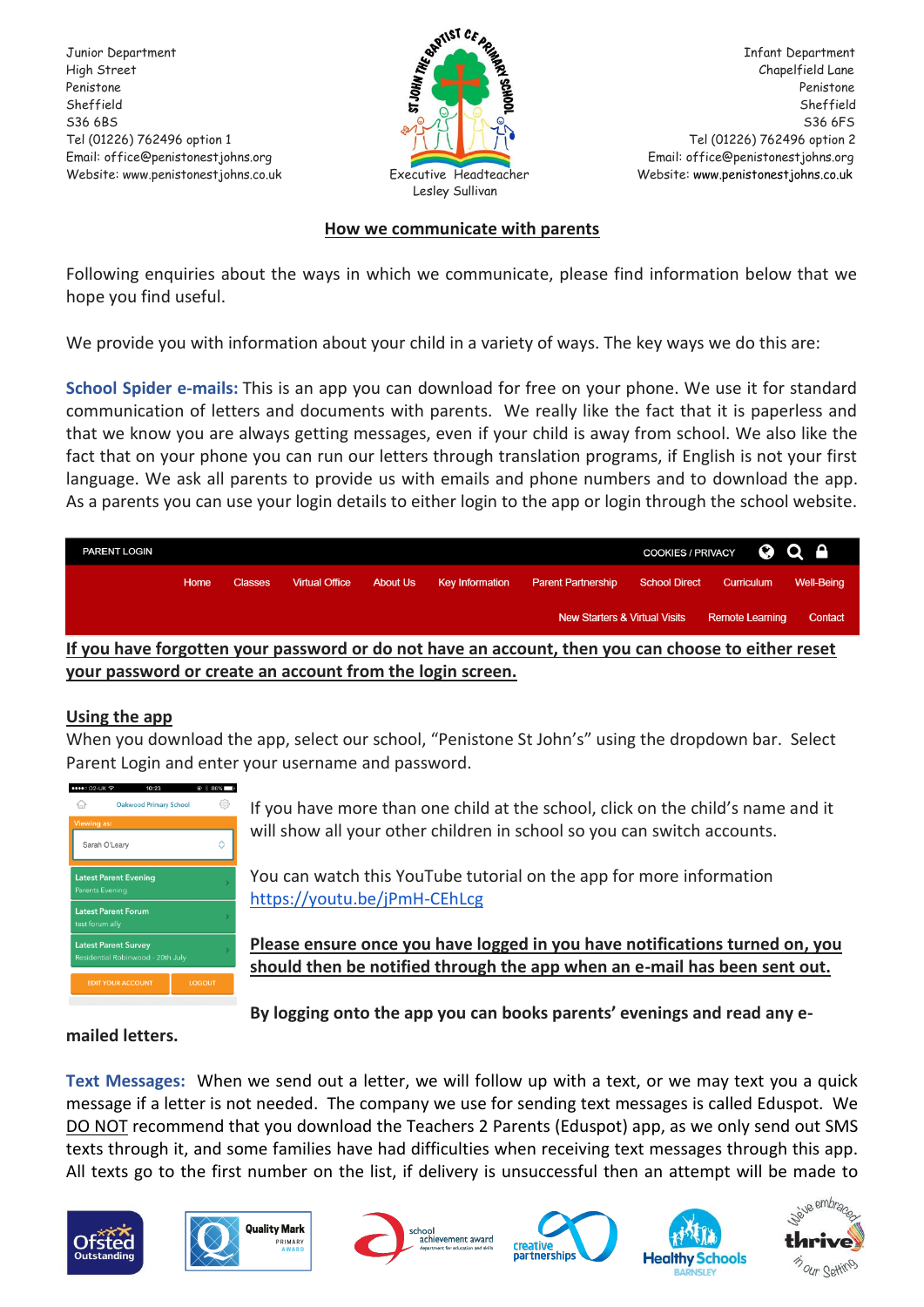Website: www.penistonestjohns.co.uk Executive Headteacher Website: [www.penistonestjohns.co.uk](http://www.penistonestjohns.co.uk/)



deliver to the second number. In the case of two households, please contact the office.

If you have already downloaded the app and registered with the Teachers2Parents App, you will no longer receive SMS messages from the school. Instead you will receive messages directly to the app via your phone data or Wi-Fi connection rather than a cell network, like other instant messaging services. **However, it would seem much easier to not download this app, or to delete it if you have downloaded it and had trouble receiving messages in the past.**

**Website:** Just in case you miss a letter, we use our website as a repository of key information and a place to share the most recent letters. There is also lots of information on our website about key policies, school governance, school performance data and our curriculum.

**Seesaw:** This platform is used for setting weekly homework only.

**Dojo:** This is our online rewards system. Parents communicate through Dojo for Nursey only, otherwise, dojo is not to be used for messaging teachers.

**Informal Conversations:** We really value developing relationships with all our parents. A member of staff may stop you at the beginning or end of the day to pass on non-sensitive information or simply share some time with you. You may also wish to pass on a short message to staff in this way.

**Phone Calls:** If we are unable to catch you in a playground, or if a longer and more private conversation is needed, then we may contact you by phone.

It is very important that we have **up to date** phone numbers and e-mail addresses for you. In an emergency, we will need to get in touch. If you see the school calling, please do answer.

## **How do you contact school?**

**The office:** You may choose to call into the office to leave a message for the class teacher. If you are unable to do this, you may contact the office by phone, for example if you wanted to report your child's absence or if you were at work and wanted a call back from the class teacher. Please be mindful that the teacher will need to wait until their break or lunch-time to ring you back as they will be teaching the class.

**e-mails:** For communication requiring a longer or more formal response, you may choose to send an email. If you need to send an e-mail then please e-mail the office address: office@penistonestjohns.org **Please be reminded or advised that direct e-mailing of teachers should no longer take place, as this was a temporary measure during lockdown. Any e-mails received to personal accounts will no longer receive a response.**

All e-mails sent to the office for the attention of a class teacher are passed on during the working day, and also monitored by the Senior Leadership Team to ensure you have received a response.